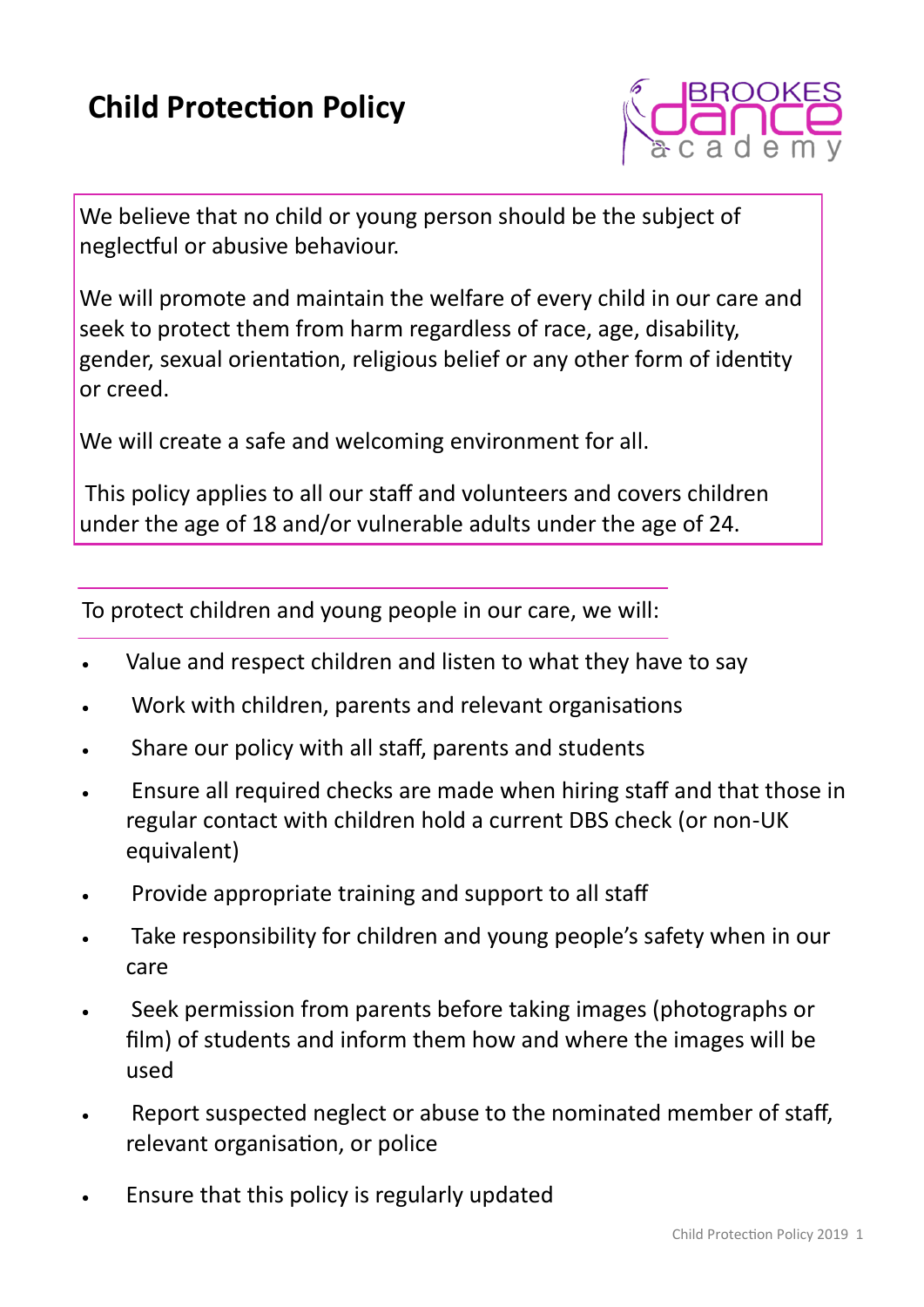Additional guidance can be found in the following documents at the end of this policy:

- **•** Reporting Suspected Neglect or Abuse
- Appropriate Physical Contact in Dance
- Chaperoning Students to and from Dance Events
- Use of Photographs and Film of Children Policy Review

This policy was last reviewed on 02/01/2019

Name: Emma Brookes

Job Title: School Owner

Signature: 2002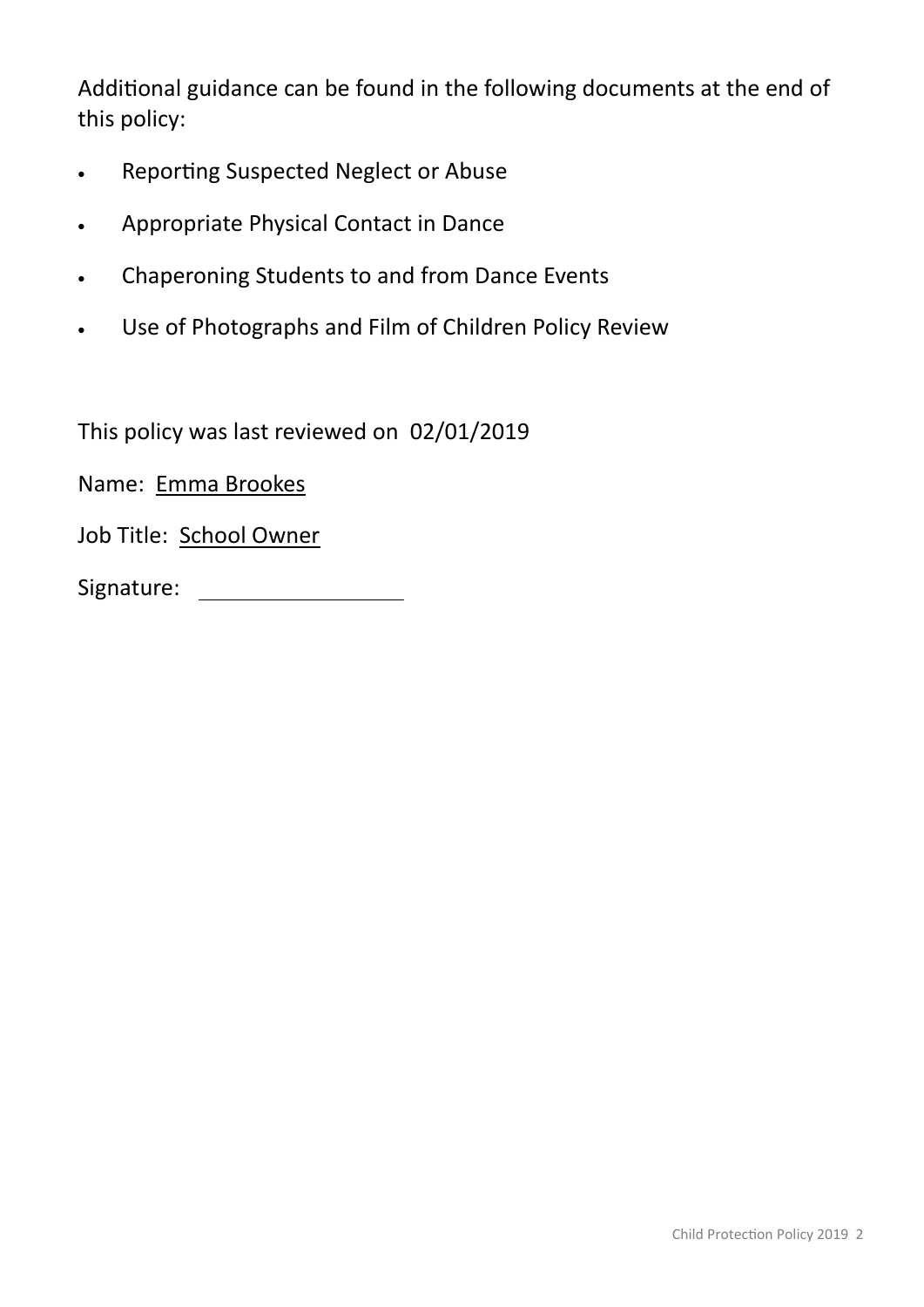Reporting neglect or abuse

Concerns regarding a child's welfare can be reported by:

Parents • Teachers • Friends • The child or young person

All allegations of neglect or abuse will be taken seriously. If a concern is reported directly by the child or young person we will not seek to disagree, ask probing or leading questions, or do anything else which may discourage them. We will make it clear that reported concerns cannot be kept confidential but will need to be shared with an external organisation. Parents or guardians will also be involved if appropriate.

Disclosures will be written down as soon as possible without personal assumptions, opinions or judgements. We recognise that early action is vital. Any concerns will be reported immediately.

If the child or young person is in immediate danger of harm, we will contact the police.

In all other cases, we will report concerns to the Child Protection Team at Kent County Council.

Appropriate physical contact in Dance

Teaching dance is a physical activity and a teacher will sometimes need to make physical contact with a student to show an idea or to correct the student's position.

This can include:

Lifting • Adjusting arms, legs, rib cage, hips, feet, hands • Moving one student in relation to another

Where contact is needed, we will remain sensitive to the student's wishes and put their welfare first. In all cases, we will say why and how we will be correcting the student's position before making any contact. We encourage students to report any concerns.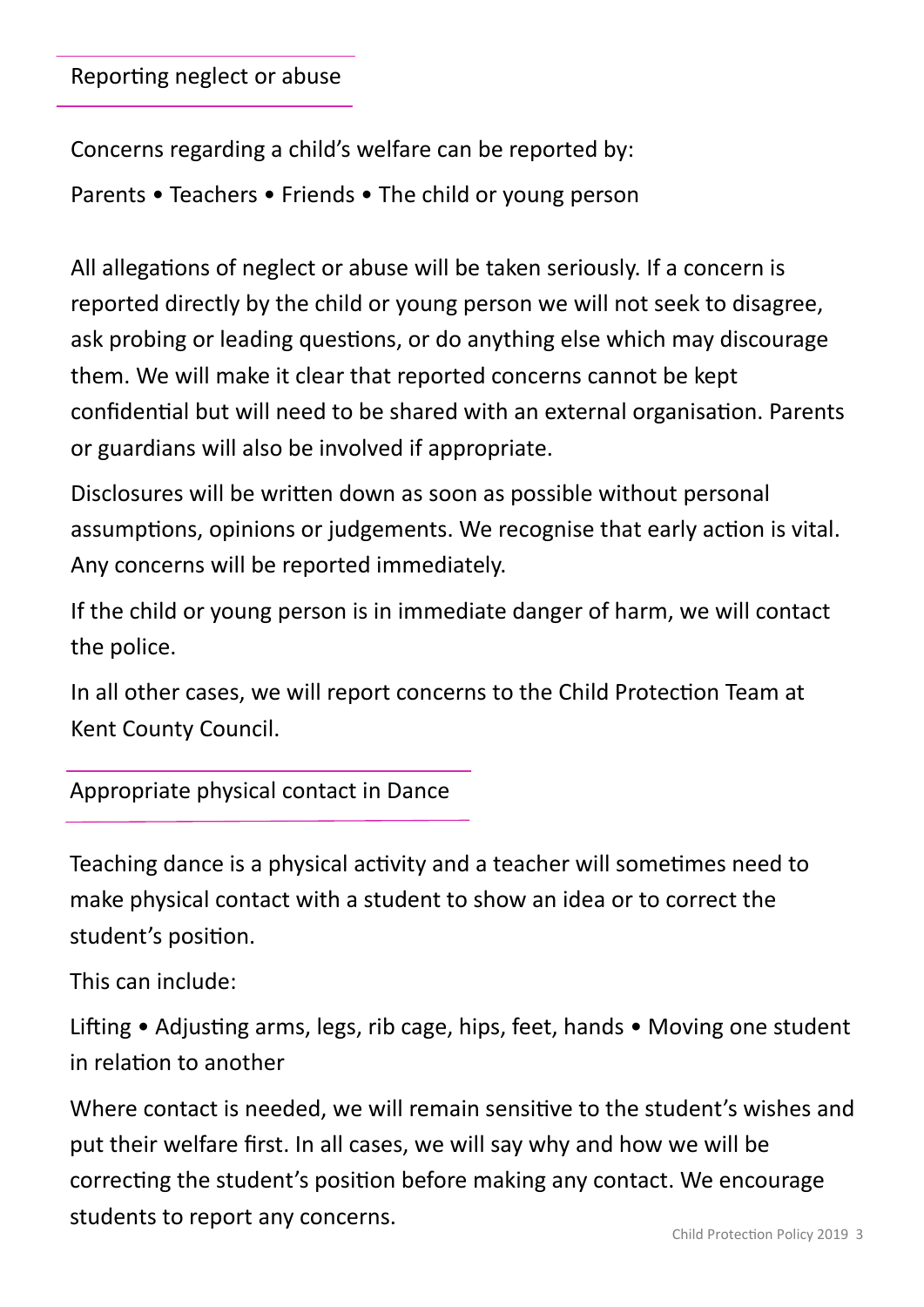## Chaperoning children to and from dance events

When chaperoning students to an event, we will:

- Provide parents and students with information about what the event is for
- Provide parents and students with the full address of the event
- In cases where the event is taking place in a large building, we will also give the room or studio number where possible
- Have a planned journey route that is shared with parents, students and chaperones
- Make sure that students are aware of what they should do if they get lost
- Ask parents and students for their contact details in case of emergency
- Have a clear idea of how students will be cared for while at the event We will ensure that chaperones hold all required checks and licences and are aware of our Child Protection Policy.

Use of Photographs and Film

We recognise that taking images of students in our care may not always be appropriate and that some children and parents may not want images taken at any time. Therefore, before taking images of a child or young person, we will:

- Make clear to the child and parent where and when the image will be taken
- Clearly identify the person who will be taking the image
- Explain how the image will be used, e.g. whether it will be posted on social media or printed to be displayed at the school